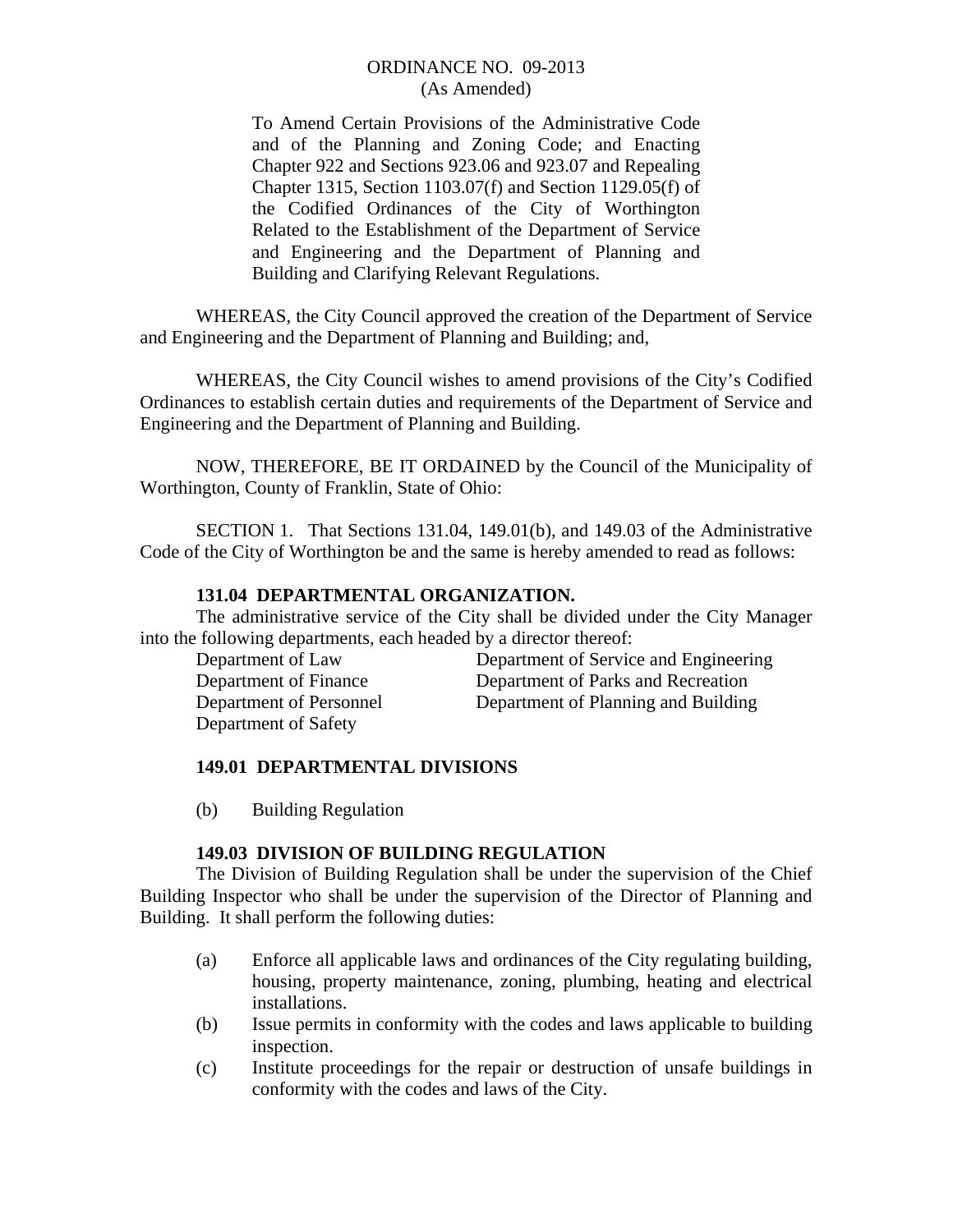- (d) Approve plans and enforce the Ohio Building Code and the Residential Code of Ohio within the City for all the occupancies named in such code, as is authorized by Ohio R.C. Chapters 3781 and 3791.
- (e) Perform such other duties as may be required by the City Manager.

SECTION 2. That Chapter 922 of the Codified Ordinances be and the same is hereby enacted to read as follows:

### **CHAPTER 922 Residential On-Site Sewage Disposal Facilities**

- 922.01 Operating permit required
- 922.02 Issuance of permits
- 922.03 Inspections.
- 922.04 Grace period.
- 922.99 Penalty.

#### **922.01 OPERATING PERMIT REQUIRED.**

 No property owner shall operate an on-site residential sewage disposal system without an operating permit issued by the Division of Public Service.

#### **922.02 ISSUANCE OF PERMITS.**

 An operating permit shall be issued by the Division of Public Service, upon receiving a report from the Health Commissioner that the system is operating in conformance with Chapter 225 of the Health Code of the City of Columbus, household sewage disposal systems, and applicable regulations of the Ohio Environmental Protection Agency.

#### **922.03 INSPECTIONS.**

 An inspection shall be conducted annually for compliance with Section 922.02. A fifty dollar (\$50.00) inspection fee shall be paid to the City of Columbus prior to September 30 of each calendar year, and the inspection shall take place thereafter. A permit shall be issued following satisfactory inspection and shall be valid from January 1 through December 31 in the next calendar year or from the date of issuance through December 31 in the same year for permits issued within the permit period.

#### **922.04 GRACE PERIOD.**

 If an on-site sewage disposal system fails to comply with the requirements in Section 922.02, the property owner shall have a grace period of thirty days from the date of inspection to bring the system into compliance, unless there is an imminent hazard to public health and safety. During this grace period, the system may continue in use, but it is the responsibility of the property owner to request re-inspection of the system after action has been taken to bring it into compliance with Section 922.02. An operating permit shall be issued if the system has successfully passed re-inspection by the Health Commissioner.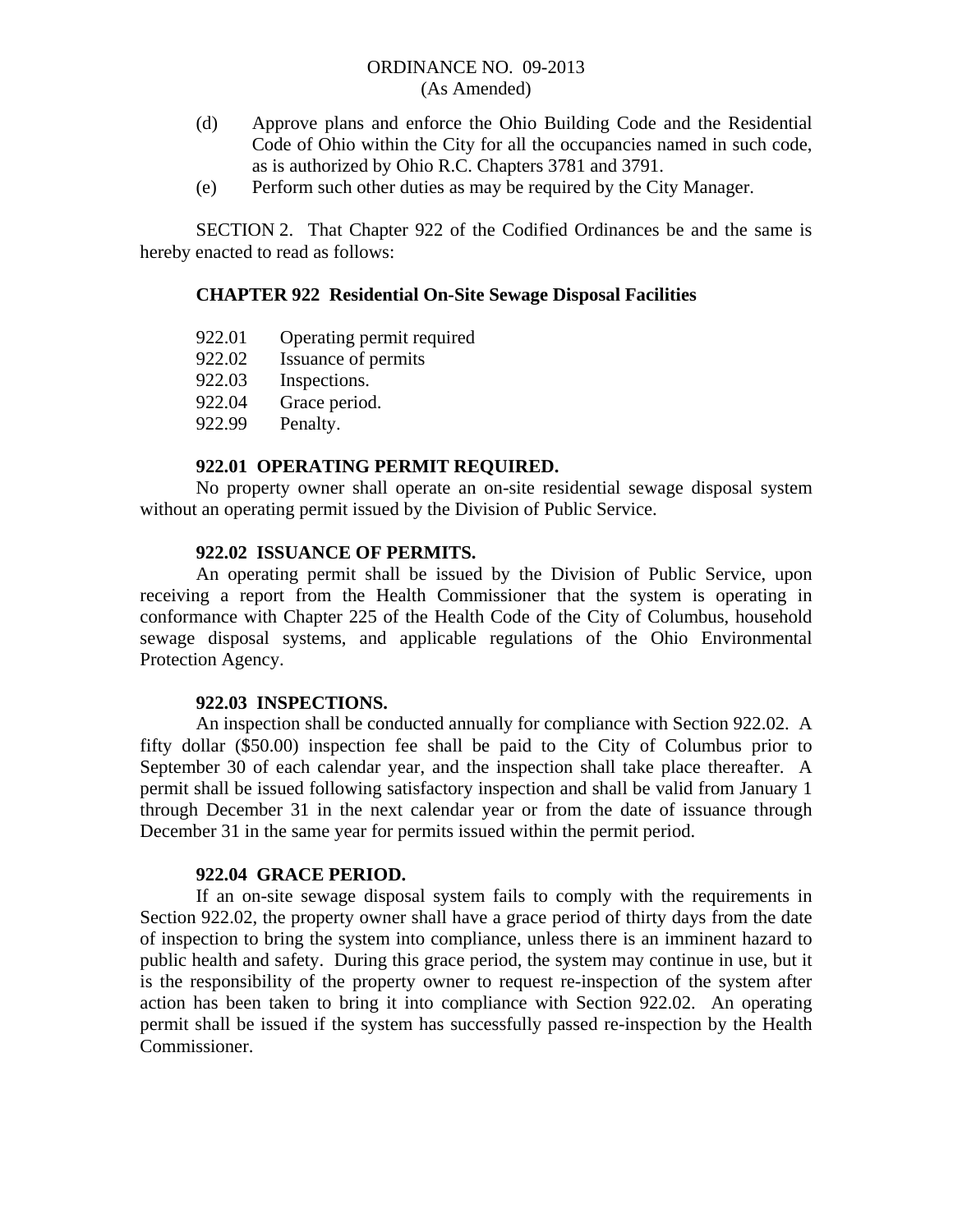#### **922.99 PENALTY.**

 Whoever violates any provision of this chapter is guilty of a misdemeanor of the first degree. Each consecutive seven days that an unsafe or unlawful condition is permitted to remain after notice by the Director of Service and Engineering shall be a separate offense.

SECTION 3. That Sections 923.06 and 923.07 of the Codified Ordinances be and the same is hereby enacted to read as follows:

## **CHAPTER 923 Protection of Storm Sewers**

- 923.06 Storm Water Post Construction Best Management Practices; Permit and Fee.
- 923.07 Inspection of Storm Water Post Construction Best Management Practices.

## **923.06 STORM WATER POST CONSTRUCTION BEST MANAGEMENT PRACTICES; PERMIT AND FEE.**

 No person shall construct or install or cause to be constructed or installed, any required Storm Water Post Construction Best Management Practice or storm water control structure without first obtaining a permit to do so from the Director of Service and Engineering. The application for such permit shall show the details of the proposed construction as specified in Section 1103.07 and include a written Operations and Maintenance Agreement to be held in perpetuity by the property owner. The fee for such permit shall be \$25.00 for each one-fourth acre or portion thereof.

## **923.07 INSPECTION OF STORM WATER POST CONSTRUCTION BEST MANAGEMENT PRACTICES.**

 An inspection shall be conducted annually for compliance with Section 1103.07. A fifty dollar (\$50.00) inspection fee shall be paid to the Finance Director prior to September 30 of each calendar year, and the inspection shall take place thereafter. A permit shall be issued following satisfactory inspection and shall be valid from January 1 through December 31 in the next calendar year or from the date of issuance through December 31 in the same year for permits issued within the permit period.

SECTION 4. That Sections 1101.08, 1101.11, 1101.12, 1101.15, 1101.17, 1103.01, 1103.04, 1103.07, 1103.09, 1103.11, 1103.14, 1127.01, 1127.03, 1129.01, 1129.02, 1129.04, 1129.05, 1145.02, 1173.01, 1173.10, 1175.01, 1175.02, 1177.03. 1177.05, 1177.06, and 1177.08 of the Planning and Zoning Code of the City of Worthington be and the same is hereby amended to read as follows:

# **1101.08 SUBMISSION OF PRELIMINARY PLAT; FILING FEE; NOTICE TO ABUTTING OWNERS.**

 The owner of land who desires to subdivide it shall submit twelve copies of the Preliminary Plat on paper and in a digital format acceptable to the Director of Planning and Building for the consideration of the Municipal Planning Commission. A copy of the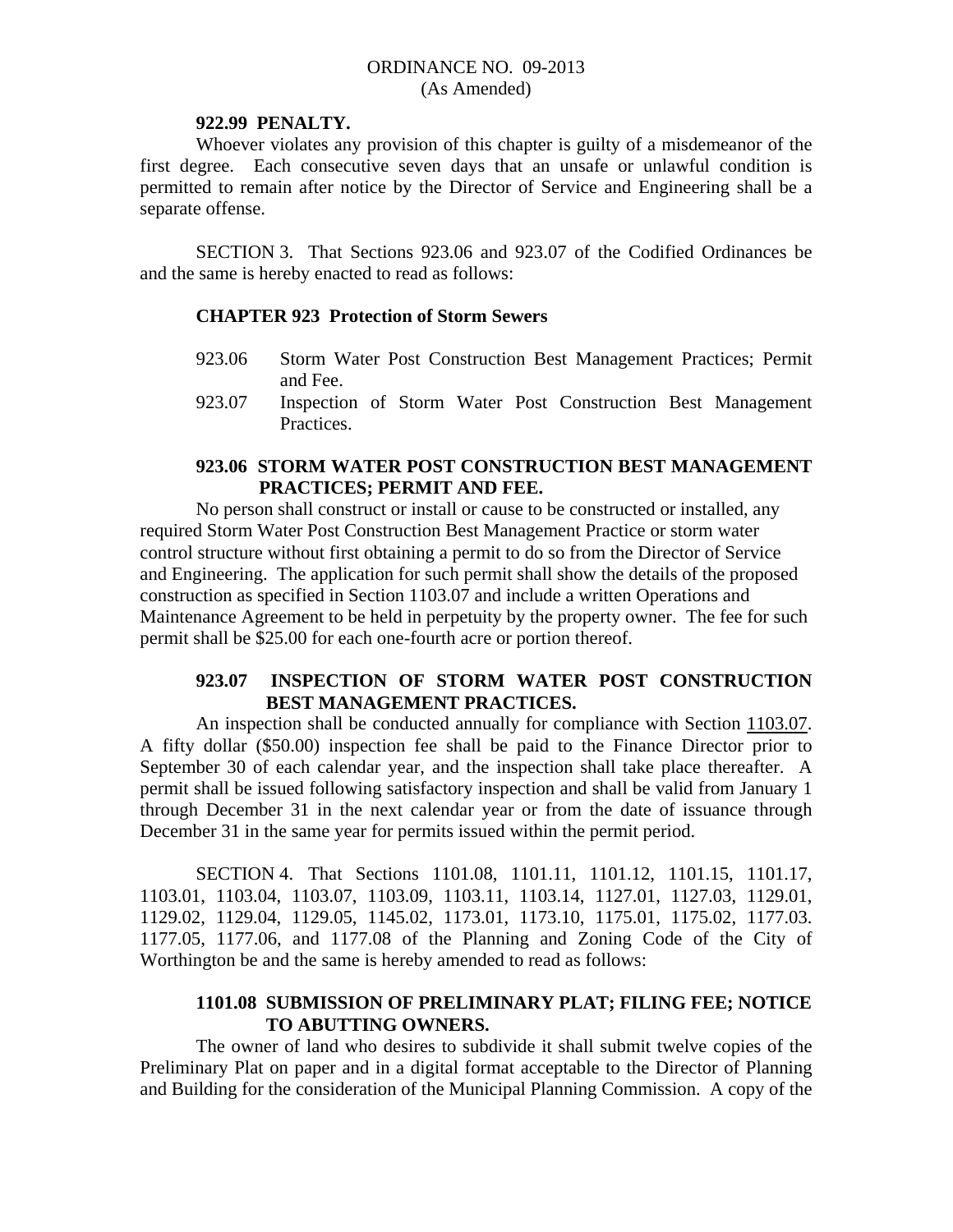Plat shall be in the possession of each member of the Commission for a minimum period of five days before consideration.

 At the time of filing the Preliminary Plat, the applicant shall pay a fee of one hundred and fifty dollars (\$150.00), no part of which shall be refundable.

 The Director of Planning and Building shall ensure that property owners abutting or directly across the street from any part of the Subdivision are notified, in writing of the pending consideration of a Preliminary Plat. This notice shall be mailed not less than five days prior to the meeting. The property in question is to be posted with a placard stating the date and location of the hearing.

# **1101.11 FINAL PLAT SUBMISSION AND RECOMMENDATION: FILING FEE.**

 The owner shall submit a Final Plat of the Subdivision drawn on matte mylar twenty-four inches by thirty-six inches in size, in a scale of one inch to fifty feet, and in a digital format acceptable to the Director of Planning and Building for final recommendation of the Municipal Planning Commission. In addition to the Final Plat, for any Subdivision involving the extension of utilities or the construction of or alteration to any street, the owner shall also submit conceptual utility drawings.

 At the time of filing the Final Plat, the applicant shall pay a fee of one hundred dollars (\$100.00), no part of which shall be refundable. If a conceptual utility plan is required, the applicant shall also pay a fee of fifty dollars (\$50.00) per acre for each acre in the Subdivision; however, such fee shall not be less than two hundred fifty dollars \$250.00) for the purpose of reviewing such utility drawings.

 The Commission shall make a recommendation and submit the Plat to Council for its consideration. Council shall act upon the recommendation within sixty days after receiving the Plat from the Commission. After receiving from the Commission a recommendation on the proposed Subdivision, Council may, by a majority of its members adopt or reject the Subdivision with or without change. If the Plat is approved by Council, the owner shall file and record the Plat with the County Recorder within six months, unless such time is for good cause shown extended by resolution of Council. If not recorded within this time, the approvals of the Commission and Council shall become null and void.

# **1101.12 FINAL PLAT CONTENTS.**

 (l) Proper form for the approval of the Municipal Planning Commission with space for the signature of the Director of Planning and Building.

 (m) Space for approval by signature of the Director of Service and Engineering and the City Manager as to the public improvements required.

 (p) The original tracing which will become the permanent record with the County Recorder. A mylar copy and a digital copy shall be provided to the Director of Service and Engineering, and that shows all approvals and the date and place of recording, shall be supplied by the owner to the Director of Service and Engineering as local public records.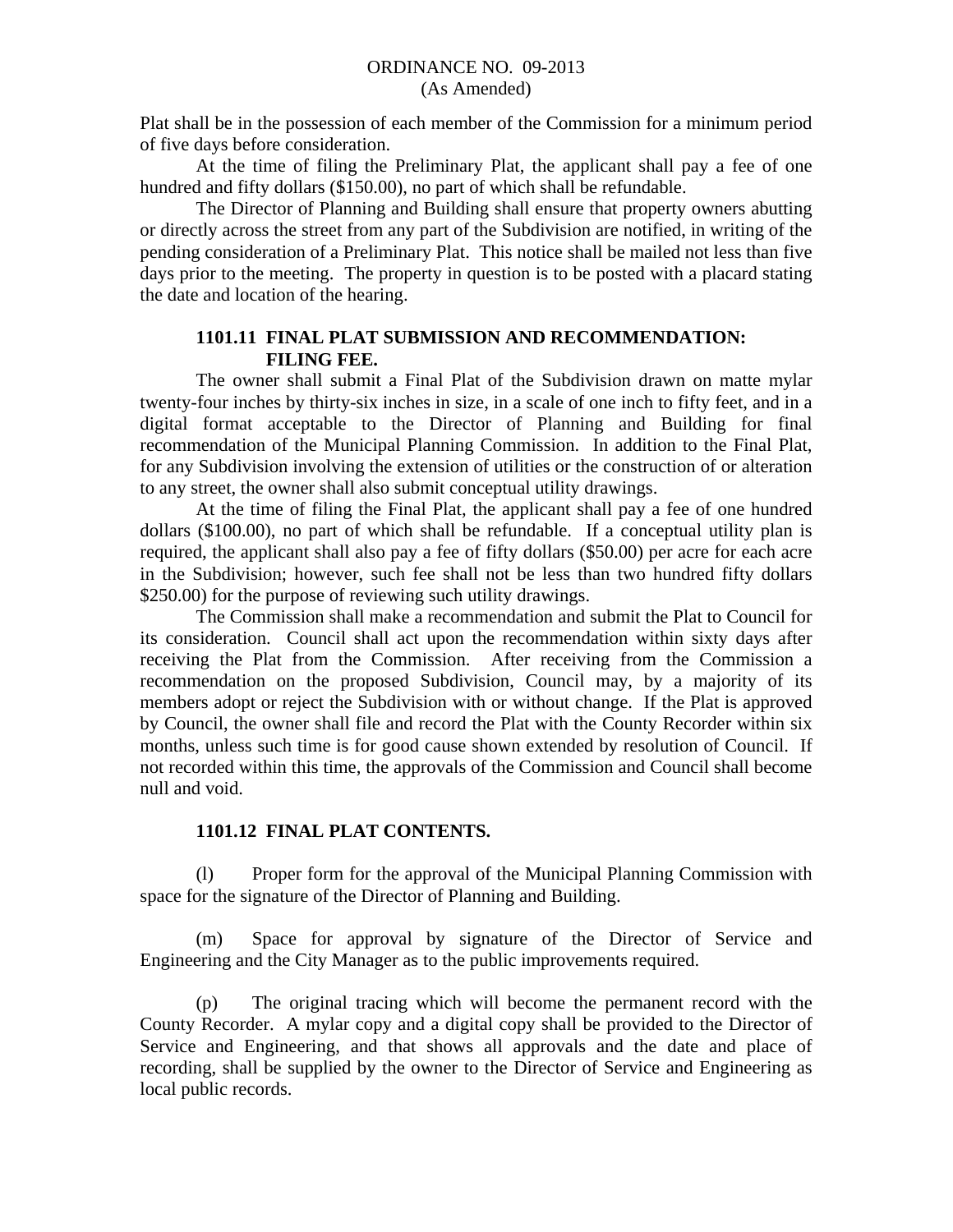#### **1101.15 BOND FOR IMPROVEMENTS; DEPOSITS.**

 (b) The owner or developer shall, prior to beginning construction, deposit with the Director of Finance a sum of money as prescribed by the Director of Service and Engineering to defray the cost of inspection and whatever engineering services may be required, and expense incurred by the City in the installation of the Improvements. Should the amount of such deposit be insufficient to pay the cost thereof, the subdivider shall immediately, upon demand, deposit such additional sums as are estimated by the Director of Service and Engineering to be necessary. Upon completion and acceptance of the improvement, any unexpended balance remaining from such deposit or deposits shall be refunded.

 (c) No permits for structures within a Subdivision shall be issued until all public Improvements required by this chapter are substantially complete as determined by the City Engineer, except that construction of Sidewalks may be extended for a period of one year with the approval of the Director of Service and Engineering and with the submission of a certified check ensuring satisfactory completion of Sidewalks.

 (d) The owner or developer shall, prior to the acceptance of public Improvements, deposit with the Director of Finance a sum of money as prescribed by the Director of Service and Engineering to ensure the removal of debris, grading and seeding of each undeveloped Lot within one year of the acceptance of public Improvements. Any unexpended balance remaining from such deposit shall be refunded.

## **1101.17 PROCEDURE FOR SUBDIVISION WITHOUT PLAT; FILING FEE.**

(a) R-16 or R-10 Districts. A proposed Subdivision of a parcel of land along an existing Public Street in any R-16 or R-10 Zoning District, not involving the opening, widening or extension of any street, road or access point and involving a tract of land from which no more than five Lots can be created after the original tract has been completely subdivided may be submitted to the Municipal Planning Commission for approval without Plat. If the commission is satisfied that such proposed Subdivision complies with applicable Zoning requirements, it may direct the Director of Planning and Building to stamp conveyances for Lots within the Subdivision "Approved by Municipal Planning Commission, No Plat Required." The Commission may also establish reasonable necessary procedures and requirements to be met by the owner desiring to subdivide property pursuant to this section.

(b) Districts Other Then R-10 and R-16. A proposed Subdivision of a parcel of land along an existing Public Street in all districts other than R-10 and R-16, not involving the opening, widening or extension of any street, road or access point and involving a tract of land from which no more than five Lots can be created after the tract has been completely subdivided, may be submitted to the Municipal Planning Commission for approval without Plat. If the Commission is satisfied that such proposed Subdivision complies with applicable Zoning requirements, it shall recommend to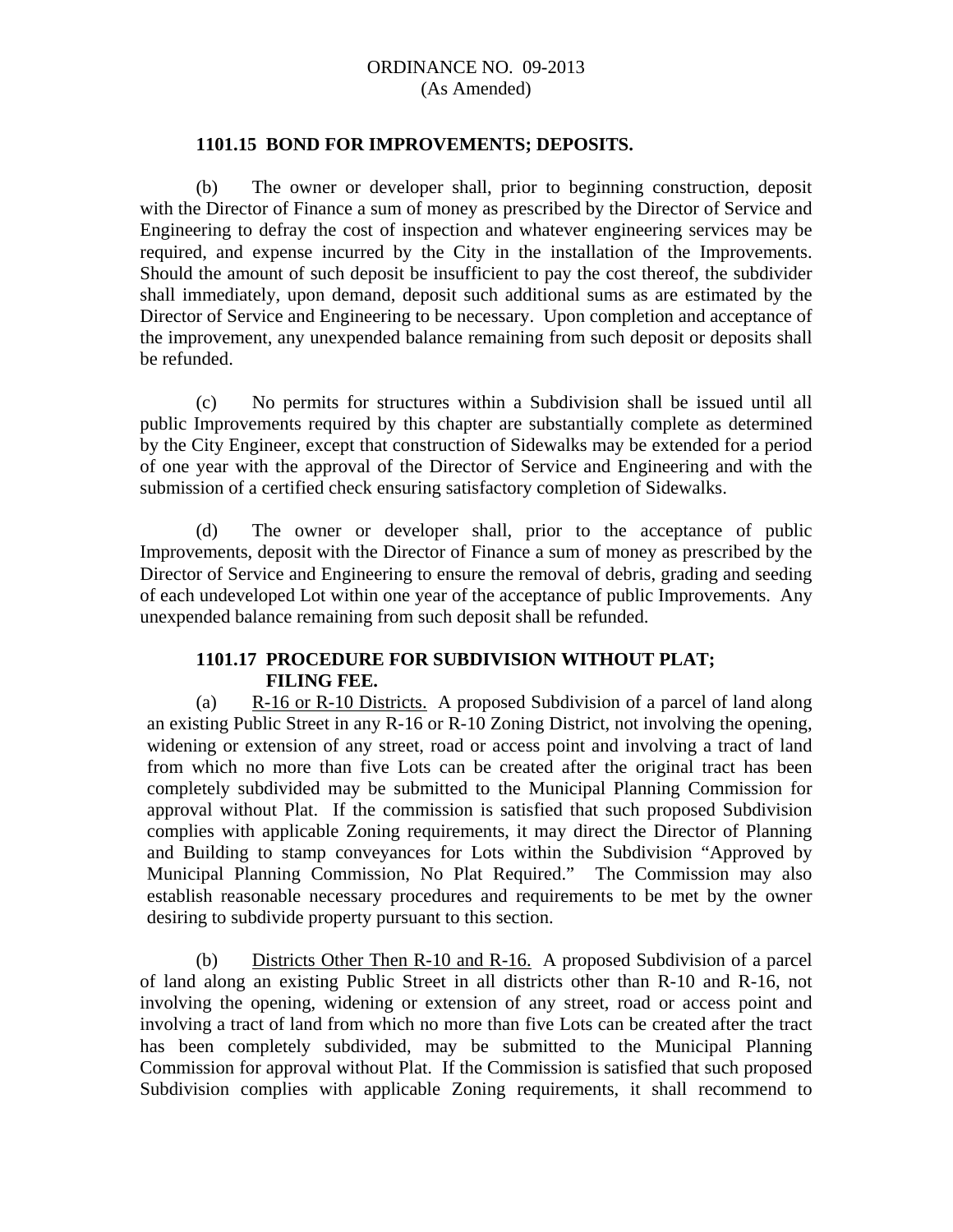Council approval, approval with modification or disapproval of such request for Subdivision without Plat. Council may either accept or reject such request by resolution. If Council elects to approve the Subdivision, it shall authorize the Director of Planning and Building to stamp the conveyance of such parcel "Approved by City Council; No Plat Required". The Commission and/or Council may establish reasonable necessary procedures and requirements to be met by the owner desiring to subdivide property pursuant to this section.

(c) Filing Fee. Each application submitted and processed pursuant to this section shall be accompanied by a filing fee of fifty dollars (\$50.00).

### **1103.01 STREET CONSTRUCTION PLANS**

The owner, subdivider or developer of any subdivision who desires to construct any street, road or alley therein shall submit to the Director of Service and Engineering four sets of construction plans for such improvement, prepared and certified correct by a professional engineer registered by the State of Ohio. If the proposed improvement is in conformity with the applicable City ordinances, the plans shall be approved within thirty days after the submission of such plans. After approval of the plans and posting the inspection deposit as specified in Section 1101.15, the Director of Service and Engineering shall be notified, in writing, at least seven days before construction starts, of the date when such construction is to begin so that property inspection can be provided.

One set of plans, bearing approval signatures of the City Manager and Director of Service and Engineering, shall be retained on file by the Director of Service and Engineering as a permanent public record. All changes found necessary during construction shall be approved by the Director of Service and Engineering before any alteration is made in construction work. After completion of the construction, corrected mylar and digital copies of the plans, showing all changes, shall be filed by the owner, subdivider or developer with the City Engineer, certified correct as constructed.

#### **1103.04 DRAWINGS.**

All construction drawings shall be submitted in ink, on matte mylar, twenty-four inches by thirty-six inches in size, and in a digital format acceptable to the Director of Service and Engineering. The basic principles of good surveying, engineering and draftsmanship shall be followed.

#### **1103.07 STORM WATER MANAGEMENT.**

 (a) The owner, subdivider or developer shall provide the necessary means to assure storm water management in and immediately adjacent to his property and adequate storm water control facilities in accordance with the storm drainage policy of the City. For construction sites disturbing an area less than one acre, the City Engineer shall have the authority to determine if storm water management review and approval by the City is necessary. When necessary, storm water pre and post construction best management practices of a type and size approved by the City Engineer shall be required as part of the construction. If storm water management is across private property, rights-of-way or easements shall be obtained by the owner, subdivider or developer for the construction and future maintenance of these storm water best management practices. These rights-of-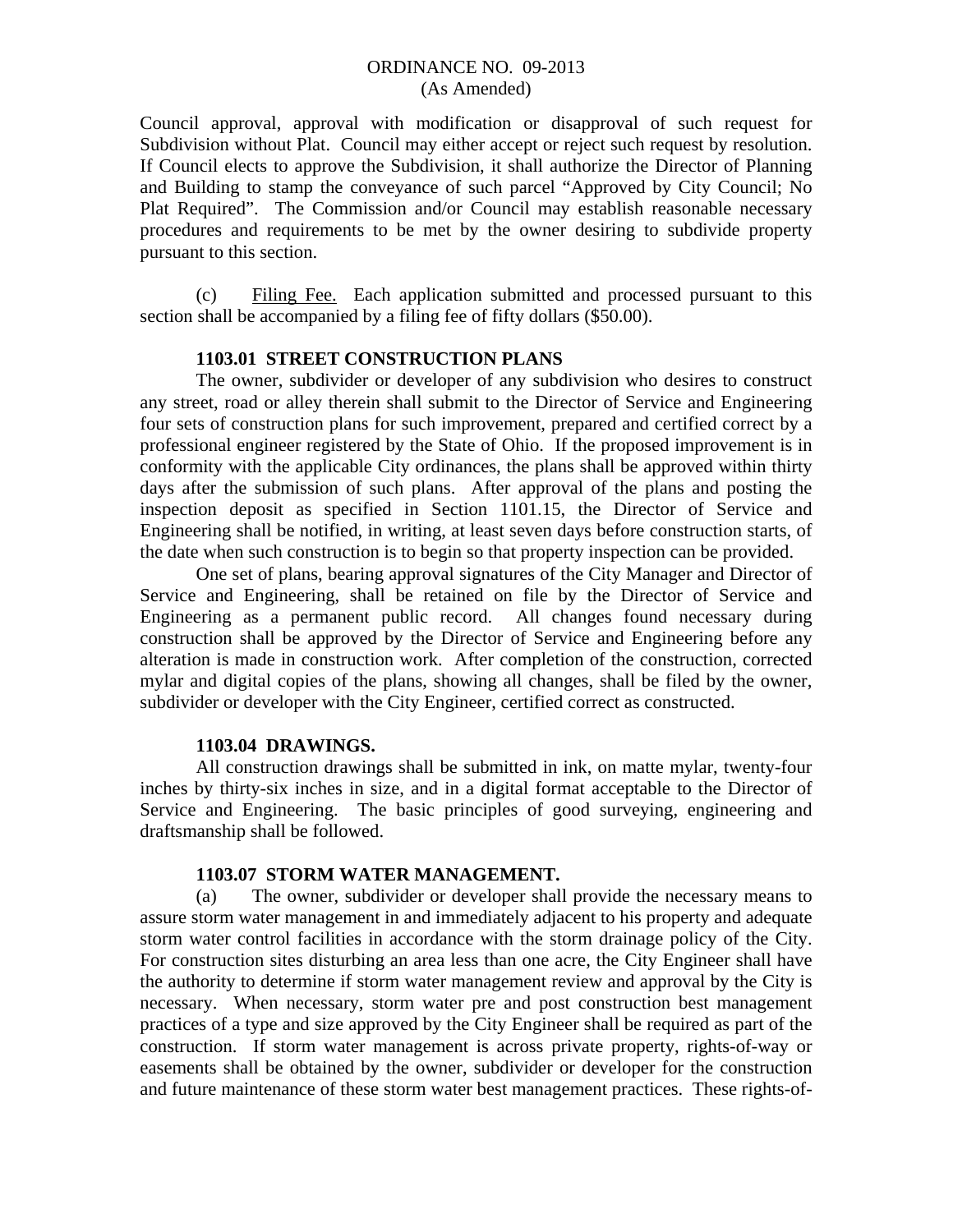way or easements shall be shown on the construction plans with a document of record referenced. Two copies of the above easements properly executed and recorded shall be furnished to the Director of Service and Engineering.

 (b) On streets with curbs, provisions shall be made for adequate post construction storm water best management practices to ensure proper drainage of the pavement as well as any future extensions of the Municipal Separate Storm Sewer System (MS4) beyond the scope of the subdivision or development for retention or detention of storm water.

(c) Where designs of pre and post construction storm water best management practices are necessary, such designs shall be submitted in detail in triplicate to the Director of Service and Engineering for approval in advance of the completion of the construction plans.

(d) Upon request by the Director of Service and Engineering, the owner, subdivider or developer shall submit three copies of the existing and proposed topographical plan of any storm water management improvements showing all areas that fall within the natural drainage basin. The owner, subdivider or developer shall also submit all drainage plans for review and approval by the Director of Service and Engineering.

(e) For construction sites disturbing an area equal to or greater than one acre, prior to land disturbing activity of any sort:

- (1) The owner, subdivider or developer shall incorporate erosion and sediment control best management practices conforming with the latest version of the NPDES Statewide Construction Storm Water General Permit (General Permit Authorization for Storm Water Discharges Associated with Construction Activity under the National Pollutant Discharge Elimination System issued by State of Ohio Environmental Protection Agency), a copy of which shall be on file in the office of the City Engineer.
- (2) The owner, subdivider or developer shall submit to the Director of Service and Engineering detailed plans for approval in the format specified by the Director of Service and Engineering demonstrating that the erosion and sediment control best management practices are conforming with the latest version of the NPDES Statewide Construction Storm Water General Permit (General Permit Authorization for Storm Water Discharges Associated with Construction Activity under the Natural Pollutant Discharge Elimination System issued by State of Ohio Environmental Protection Agency).
- (3) The owner, subdivider or developer shall submit to the City Engineer detailed plans for approval in the format specified by the City Engineer demonstrating that the required post construction best management practices are conforming with the latest version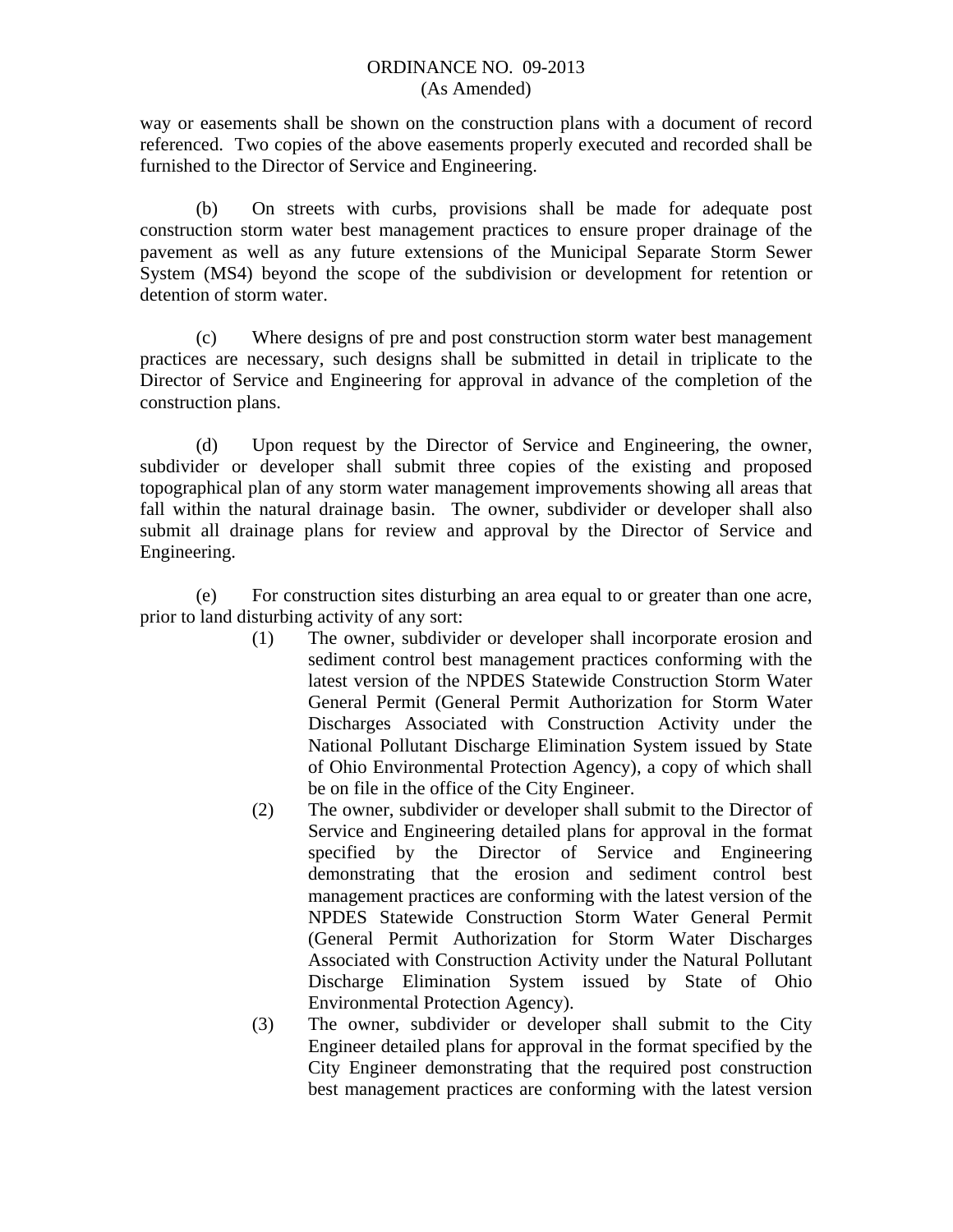of the NPDES Statewide Construction Storm Water General Permit (General Permit Authorization for Storm Water Discharges Associated with Construction Activity under the National Pollutant Discharge Elimination System issued by State of Ohio Environmental Protection Agency).

- (4) The owner, subdivider or developer shall submit to the City Engineer detailed Operations and Maintenance Agreement for the constructed Post Construction Best Management Practices conforming with the latest version of the NPDES Statewide Construction Storm Water General Permit (General Permit Authorization for Storm Water Discharges Associated with Construction Activity under the National Pollutant Discharge Elimination System issued by State of Ohio Environmental Protection Agency).
- (5) The owner, subdivider or developer shall submit to the City Engineer a copy of the Notice of Intent (NOI) and Storm Water Pollution Prevention Plan (SWPPP) submitted to the Ohio Environmental Protection Agency (OEPA) conforming with the latest version of the NPDES Statewide Construction Storm Water General Permit (General Permit Authorization for Storm Water Discharges Associated with Construction Activity under the National Pollutant Discharge Elimination System issued by State of Ohio Environmental Protection Agency).

## **1103.09 DRIVEWAYS AND CURB MODIFICATION.**

 (a) Driveways. Driveways shall be constructed as shown in the standard drawings adopted by the City and in force at the time of approval by the Director of Service and Engineering.

## **1103.11 GUARD RAIL.**

 The necessity of the construction of a guardrail shall be determined by the Director of Service and Engineering before completion of the construction plan.

## **1103.14 LOCATION OF UTILITIES.**

 Utilities shall be placed underground and locations shall be approved by the Director of Service and Engineering.

## **1127.01 ORGANIZATION AND PROCEDURES.**

 (c) Minutes and Records. The Municipal Planning Commission shall keep minutes of its proceedings, showing the vote of each member upon each question; or if absent or failing to vote, indicating such fact; and shall keep records of its examinations and other official actions, all of which shall be certified correct and kept on file by the City Clerk in the office of the Director of Planning and Building and shall be a public record.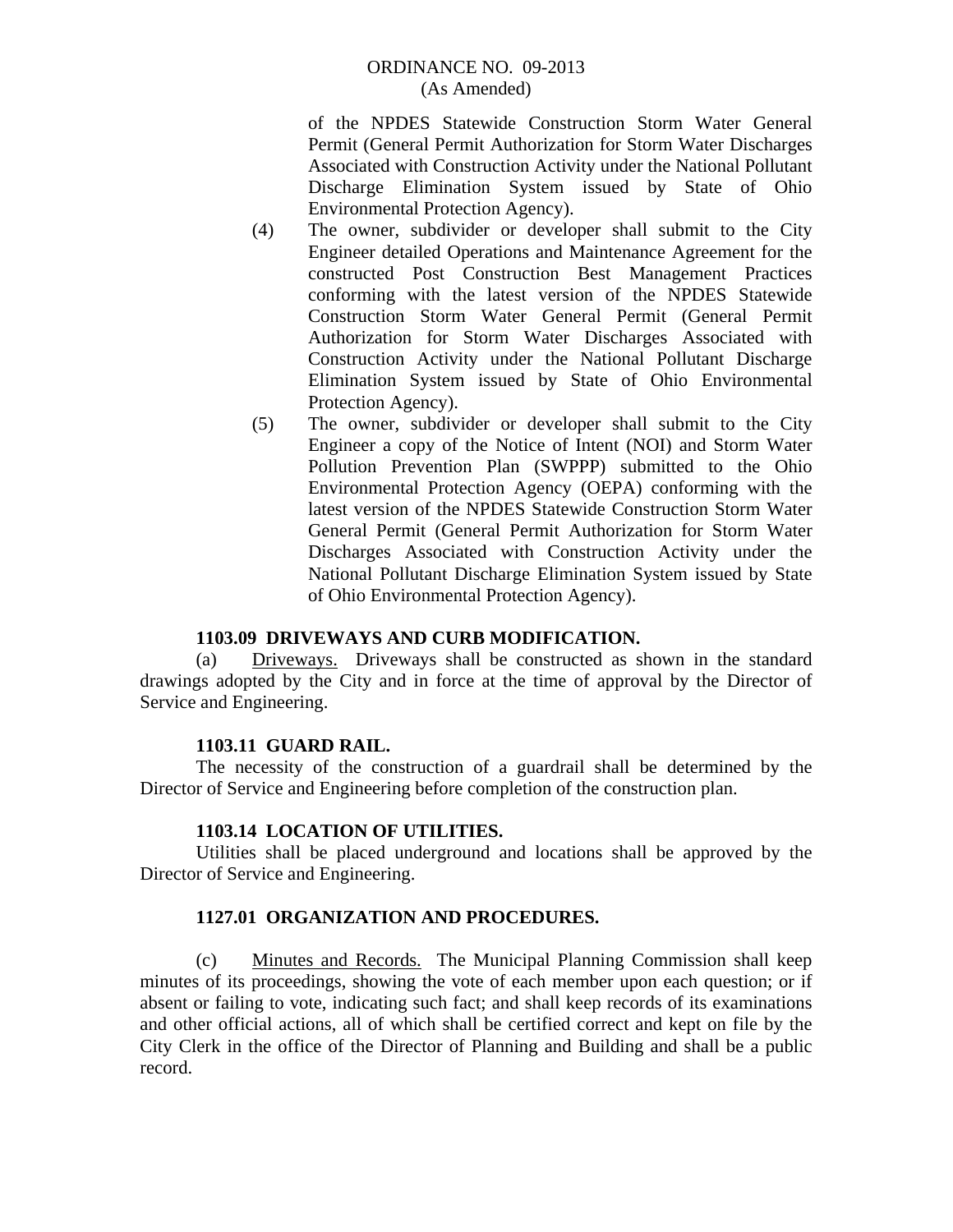## **1127.03 CONDITIONAL USE PERMITS.**

 (a) Applications. An application for a hearing for a Conditional Use Permit shall be submitted to the Director of Planning and Building by the applicant at least ten days before the next regular meeting of the Municipal Planning Commission. After such application has been filed with the Director of Planning and Building, it shall be transmitted to the Commission. A fee of twenty-five dollars (\$25.00) shall accompany each application for a Conditional Use Permit.

### (c) Decisions of the Commission; Appeal to Council.

(2) The applicant shall be notified in writing of the Commission's decision. Such notice shall be transmitted by the Director of Planning and Building.

## **1129.01 ORGANIZATION AND PROCEDURES.**

 (c) Minutes and Records. The Board of Zoning appeals shall keep minutes of its proceedings, showing the vote of each member upon each question; or if absent or failing to vote, indicating such fact; and shall keep records of its examinations and other official actions, all of which shall be certified correct and kept on file by the City Clerk in the office of the Director of Planning and Building and shall be a public record.

#### **1129.02 APPLICATIONS AND APPEALS.**

 (a) Applications. An application for a hearing in cases in which the Board of Zoning Appeals has original jurisdiction under the provisions of this Zoning Ordinance, may be submitted by any person aggrieved. An application for a hearing before the Board shall be submitted to the Director of Planning and Building at least twenty-seven days before the next regular meeting. After such application has been filed, the Director of Planning and Building shall transmit same to the Board. A fee of twenty-five dollars (\$25.00) for all applications for variance in any residential district and a fee of fifty dollars (\$50.00) for any and all requests in any nonresidential district shall be charged. Fees shall be paid at the time notice of appeal is filed.

- (b) Appeals.
	- (1) An appeal to the Board may be taken by any person aggrieved or by an officer of the Municipality adversely affected by any decision of the Chief Building Inspector or a person designated by the City Manager. Such appeal shall be made within twenty days after the decision, by filing with the City Clerk and with the Board a notice of appeal specifying the grounds thereof. Within three days of the filing of such an appeal, the City Clerk shall transmit the same to the Director of Planning and Building. The Director of Planning and Building shall forthwith transmit to the Board of Zoning Appeals all the papers constituting the record upon which the action appealed from was taken.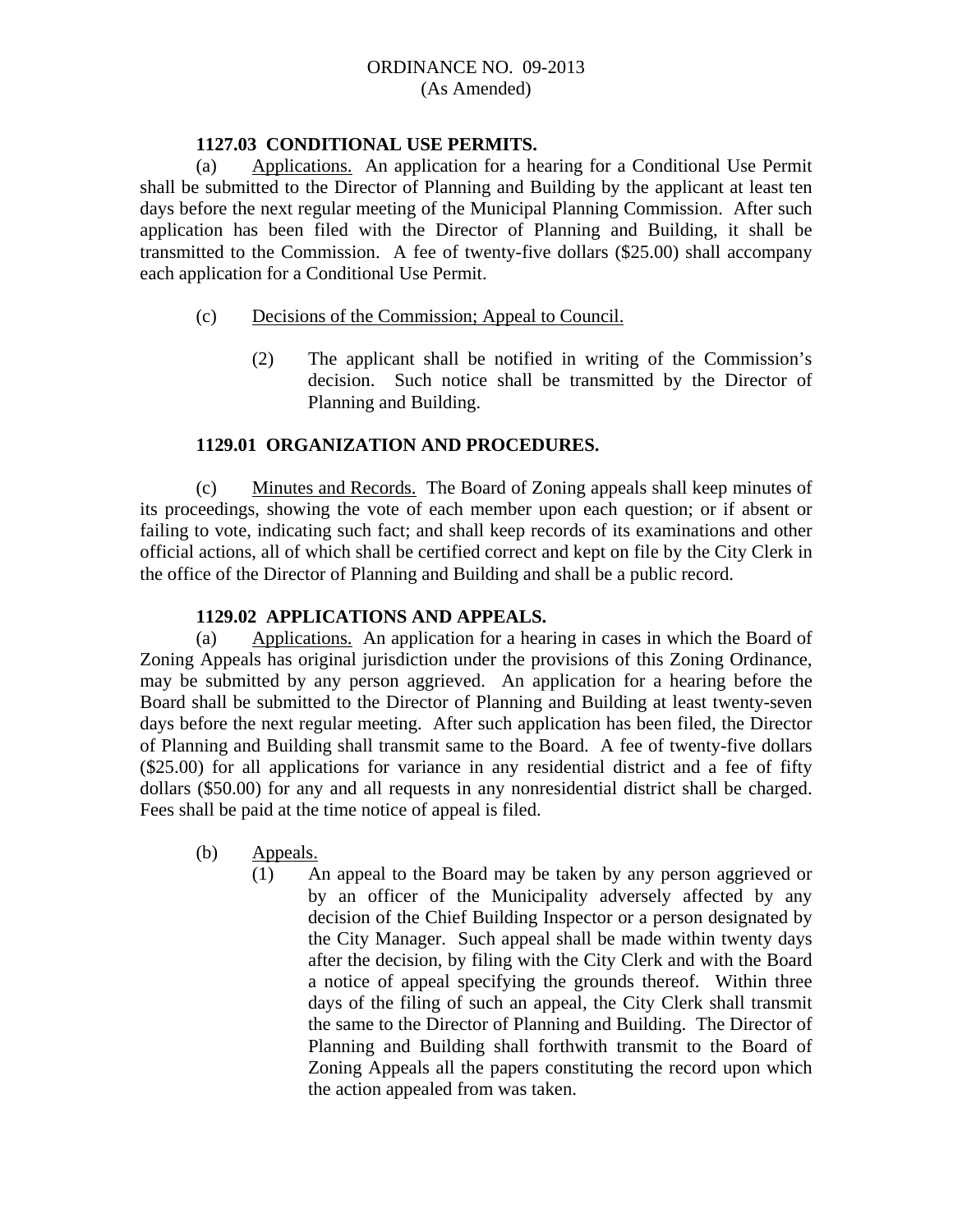(2) An appeal shall stay all proceedings in furtherance of the action appealed from, unless the Chief Building Inspector or designated person shall certify to the Board after the notice of appeal shall have been filed with it, that a stay would, in his/her opinion, cause imminent peril to life or property, in which case, proceedings shall not be stayed.

## **1129.04 DECISIONS OF THE BOARD OF ZONING APPEALS.**

 (b) The appellant shall be notified in writing of the Board's decision. Such notice shall be transmitted by the Director of Planning and Building. The decision of the Board shall be binding upon the Chief Building Inspector or designated person.

## **1129.05 POWERS AND DUTIES.**

 (b) Exceptions. In hearing and deciding appeals, the Board shall have the power to grant an exception in the following instances:

> (6) Extension and construction completion periods. The Board may authorize, for good cause shown, extension of the time period provided for the completion of structures in the Building Code. However, the Board may not authorize extension of the period for greater than a one-year extension of time subject to one-year renewals and such conditions as well safeguard the public health, safety, convenience and general welfare.

 (g) Variances to the Building Code. The Board shall have the power to hear and decide appeals and authorize such variances from the provisions or requirements of the Building Code, Chapter 1305 of the Codified Ordinances for one, two and three family dwellings as will not be contrary to the public interest. In authorizing a variance, the Board may attach conditions and require such guarantee or bond as it may deem necessary to assure compliance with the objective of the Building Code. The Board may grant a variance in the application of the provisions of the Building Code for one, two and three family dwellings after hearing expert independent testimony on the application only if all of the following findings are made:

- (1) There are unique circumstances or conditions present by which strict conformity to the provisions of the Building Code would create significant hardship for the property owner or contractor performing services for the property owner;
- (2) The unique circumstances or conditions were not created by the property owner or contractor performing services for the property owner; and,
- (3) The variance, if authorized, shall not, in any way endanger the health, safety or welfare of the building occupants or the general public. Such determination shall be based on independent expert testimony.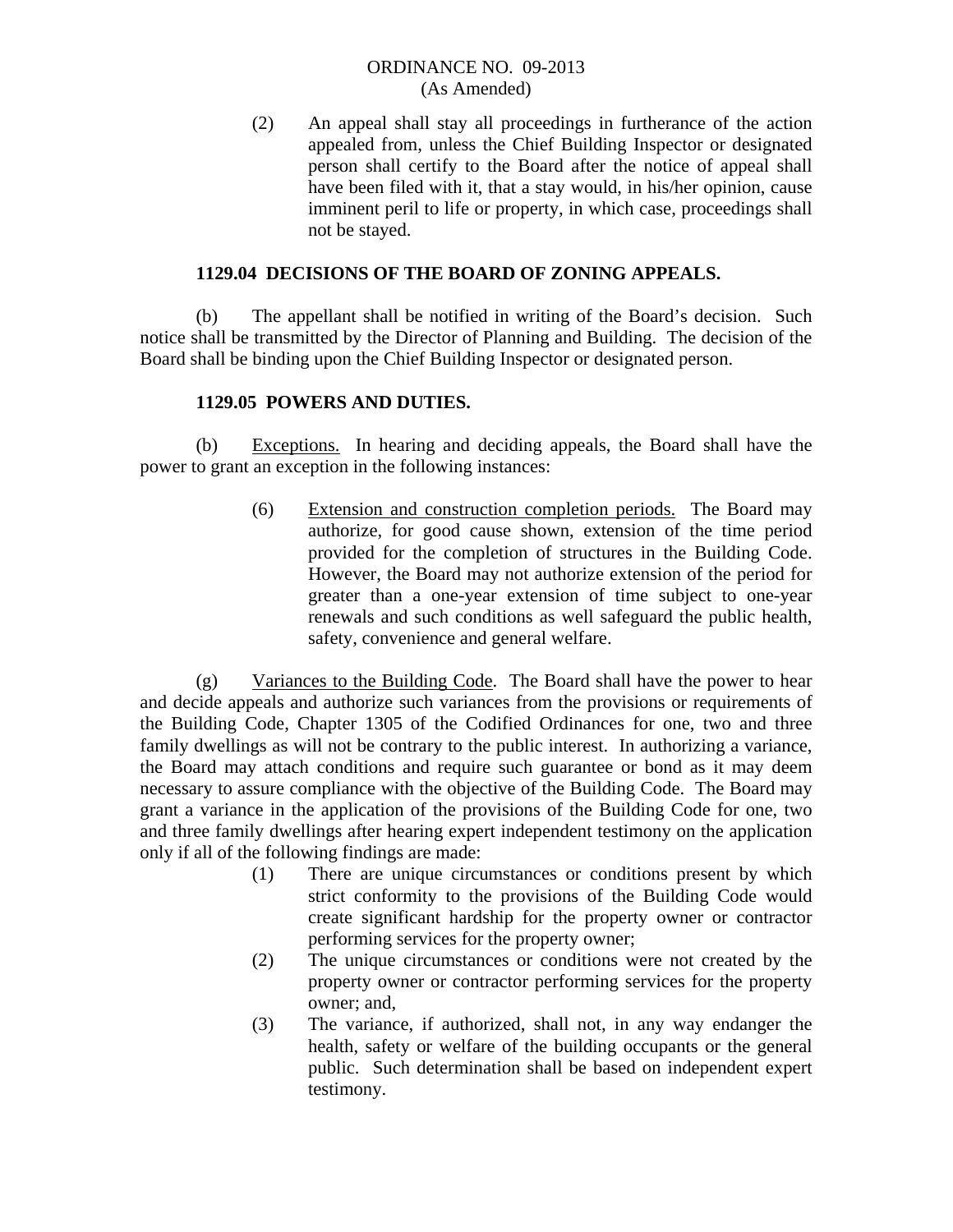#### **1145.02 PROCEDURES FOR CHANGE IN ZONING DISTRICTS.**

 (a) Applications. Applications for any change of district boundaries or classifications of property as shown on the Zoning District Map shall be submitted to the Director of Planning and Building at its public office, upon such forms and shall be accompanied by such data and information as may be prescribed for that purpose by the Municipal Planning Commission, so as to assure the fullest practicable presentation of facts for the permanent record. Each proposal for a zoning change shall be accompanied by a legal description and reproducible vicinity map to a scale of one inch equals 200 feet, or other scale as may be approved by the Director of Planning and Building, showing the property lines, streets, proposed zoning, land uses within 300 feet of the area proposed to be reclassified and location of structures and natural features on adjacent properties. Each such application shall be verified by at least one of the owners or lessees of property within the area proposed to be reclassified, attesting to the truth and correctness of all facts and information presented with the applications. Proposals to amend, supplement or change the regulations, district boundaries or classification of property initiated by the Commission shall be accompanied by its motion pertaining to such proposed action.

# **1173.01 COMMUNITY DEVELOPMENT PROJECTS (APARTMENT GROUPS AND CLUSTER SUBDIVISIONS).**

- (e) Changes, Adjustments, or Rearrangements of the Final Development.
	- (1) After the final development plan has been approved by Council, a request for the change, adjustment, or rearrangement of buildings, parking areas, entrances, heights, or yards shall be submitted to the Director of Planning and Building for a determination as to whether a review of such change, adjustment, or rearrangement by the Planning Commission is required. If the proposed amendment otherwise complies with this Planning and Zoning Code, contains changes that do not conflict with the standards established by the final development plan, and maintains the character and integrity of the original development, then such amendment may be approved by the Director of Planning and Building without further review. The City may establish standards of review in making such determination, including without limitation, the degree of:
		- A. Expansion or demolition of structures;
		- B. Change to parking spaces or traffic circulation in parking lots; and,
		- C. Change in the overall character of the development.
	- (2) Upon a determination by the Director of Planning and Building that a review by the Planning Commission is necessary, the owner or developer shall submit an application to the Director of Planning and Building for a Planning Commission Review of Amendment to Development Plan.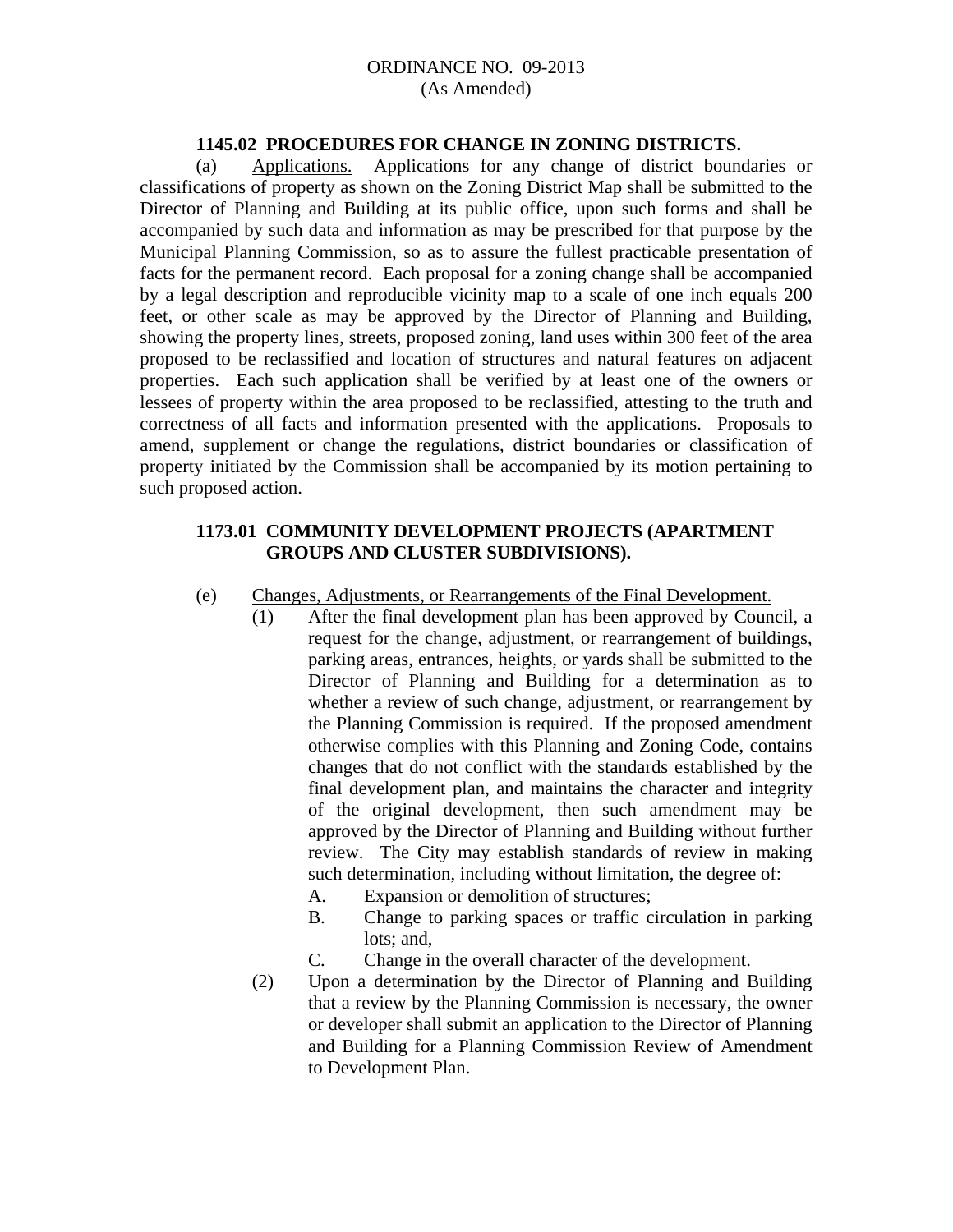### **1173.10 LOCATION OF BUILDING SERVICE EQUIPMENT.**

 (a) Any building service equipment, including air-conditioning or refrigeration system which includes an exterior compressor, cooling tower, condensing unit, chiller unit, absorber, or emergency generator, either singularly or in any combination of the above, or any other exterior device which expels heat and/or noise detectable from outside the premises on which such system is located shall be installed and maintained with such exterior unit located to the rear of the dwelling unit but not in any minimum rear yard required by chapter 1149 of the Planning and Zoning Code. Such unit shall discharge to the rear or when so designed, vertically.

 (b) The provisions of subsection (a) hereof notwithstanding, building service equipment may be located at the side of the dwelling, provided that all of the following criteria are satisfied:

- (1) That the equipment is not located in any side yard required by Chapter 1149 of the Planning and Zoning Code; and,
- (2) that the equipment shall be effectively screened on the front and sides by an evergreen hedge or dense planting of evergreen shrubs not less than three feet in height nor of a height not less than that of the equipment, or by a brick or stone wall of similar height conforming to Chapter 1180; and,
- (3) That a site plan indicating conformance to subsections  $(b)(1)$  and (2) hereof shall be filed with and approve by the Building Inspector; and,
- (4) That the equipment is installed and maintained in accordance with the requirements of this section, including screening.

## **1175.01 INTEGRATED COMMERCIAL CENTERS.**

- (f) Changes, Adjustments, or Rearrangements of the Final Development.
	- (1) After the final development plan has been approved by Council, a request for the change, adjustment, or rearrangement of buildings, parking areas, entrances, heights, or yards shall be submitted to the Director of Planning and Building for a determination as to whether a review of such change, adjustment, or rearrangement by the Planning Commission is required. If the proposed amendment otherwise complies with this Planning and Zoning Code, contains changes that do not conflict with the standards established by the final development plan, and maintains the character and integrity of the original development, then such amendment may be approved by the Director of Planning and Building without further review. The City may establish standards of review in making such determination, including without limitation, the degree of:
		- A. Expansion or demolition of structures;
		- B. Change to parking spaces or traffic circulation in parking lots; and,
		- C. Change in the overall character of the development.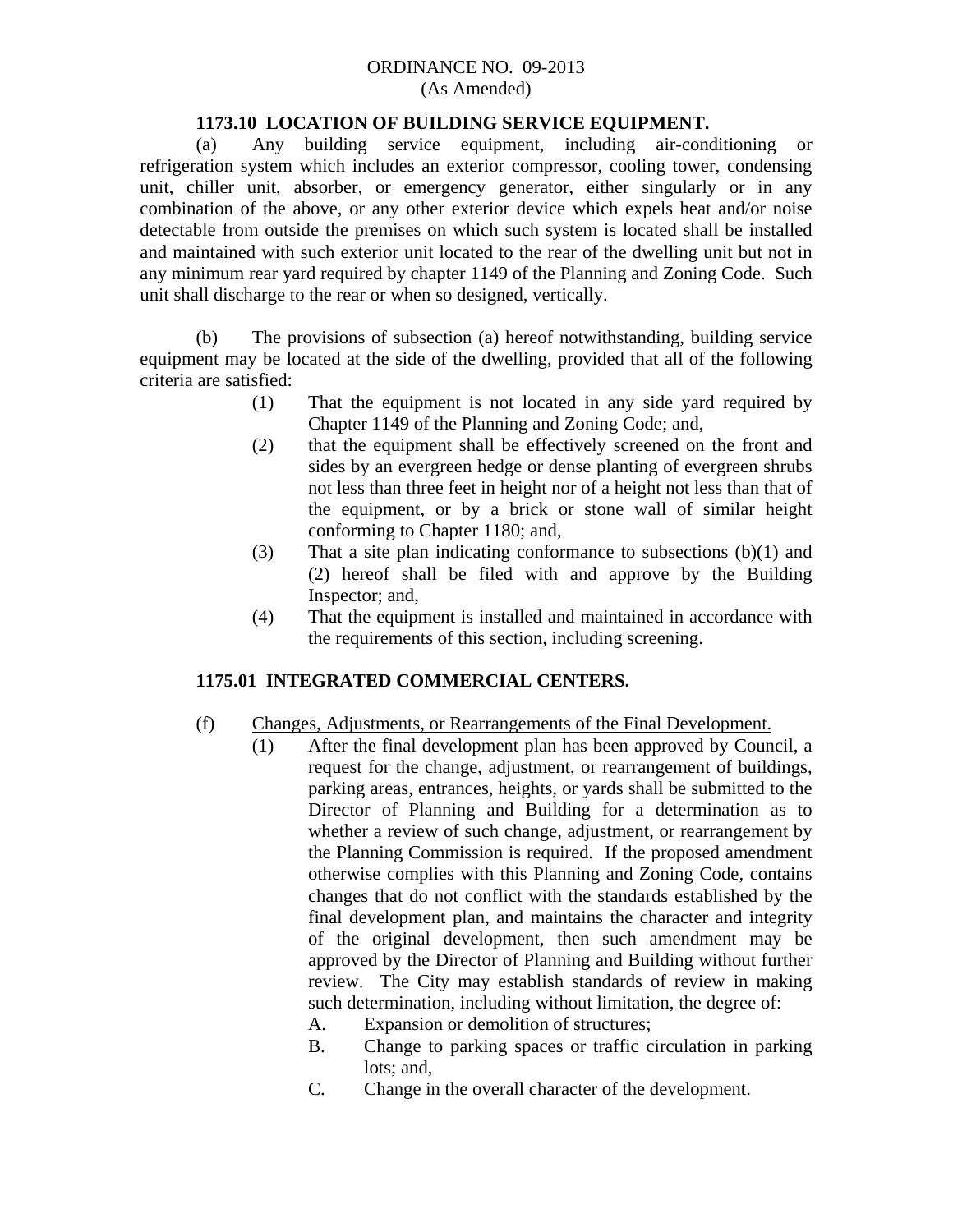(2) Upon a determination by the Director of Planning and Building that a review by the Planning Commission is necessary, the owner or developer shall submit an application to the Director of Planning and Building for a Planning Commission Review of Amendment to Development Plan.

# **1175.02 INTEGRATED INSTITUTIONAL, OFFICE OR INDUSTRIAL USES.**

# (f) Changes, Adjustments, or Rearrangements of the Final Development.

- (1) After the final development plan has been approved by Council, a request for the change, adjustment, or rearrangement of buildings, parking areas, entrances, heights, or yards shall be submitted to the Director of Planning and Building for a determination as to whether a review of such change, adjustment, or rearrangement by the Planning Commission is required. If the proposed amendment otherwise complies with this Planning and Zoning Code, contains changes that do not conflict with the standards established by the final development plan, and maintains the character and integrity of the original development, then such amendment may be approved by the Director of Planning and Building without further review. The City may establish standards of review in making such determination, including without limitation, the degree of:
	- A. Expansion or demolition of structures;
	- B. Change to parking spaces or traffic circulation in parking lots; and,
	- C. Change in the overall character of the development.
- (2) Upon a determination by the Director of Planning and Building that a review by the Planning Commission is necessary, the owner or developer shall submit an application to the Director of Planning and Building for a Planning Commission Review of Amendment to Development Plan.

## **1177.03 APPLICATION AND NOTICE.**

 (a) Whenever a structure, as defined by this Zoning Ordinance, whether public or private, within the above described district is proposed to be constructed or erected and whenever an existing structure is proposed to be altered, reconstructed, enlarged or remodeled, if such alteration, reconstruction, enlargement or remodeling involves the exterior design, material, finish grade line, landscaping or orientation of the structure, an application for a certificate of appropriateness shall be filed with the Director of Planning and Building together with a fee based upon the following scheduled:

- (1) If the cost of the proposed project is to be two thousand dollars (\$2,000) or less the applicant shall pay a fee of two dollars (\$2.00).
- (2) If the cost of the proposed project is to exceed two thousand dollars (\$2,000) a fee of one dollar (\$1.00) for each one thousand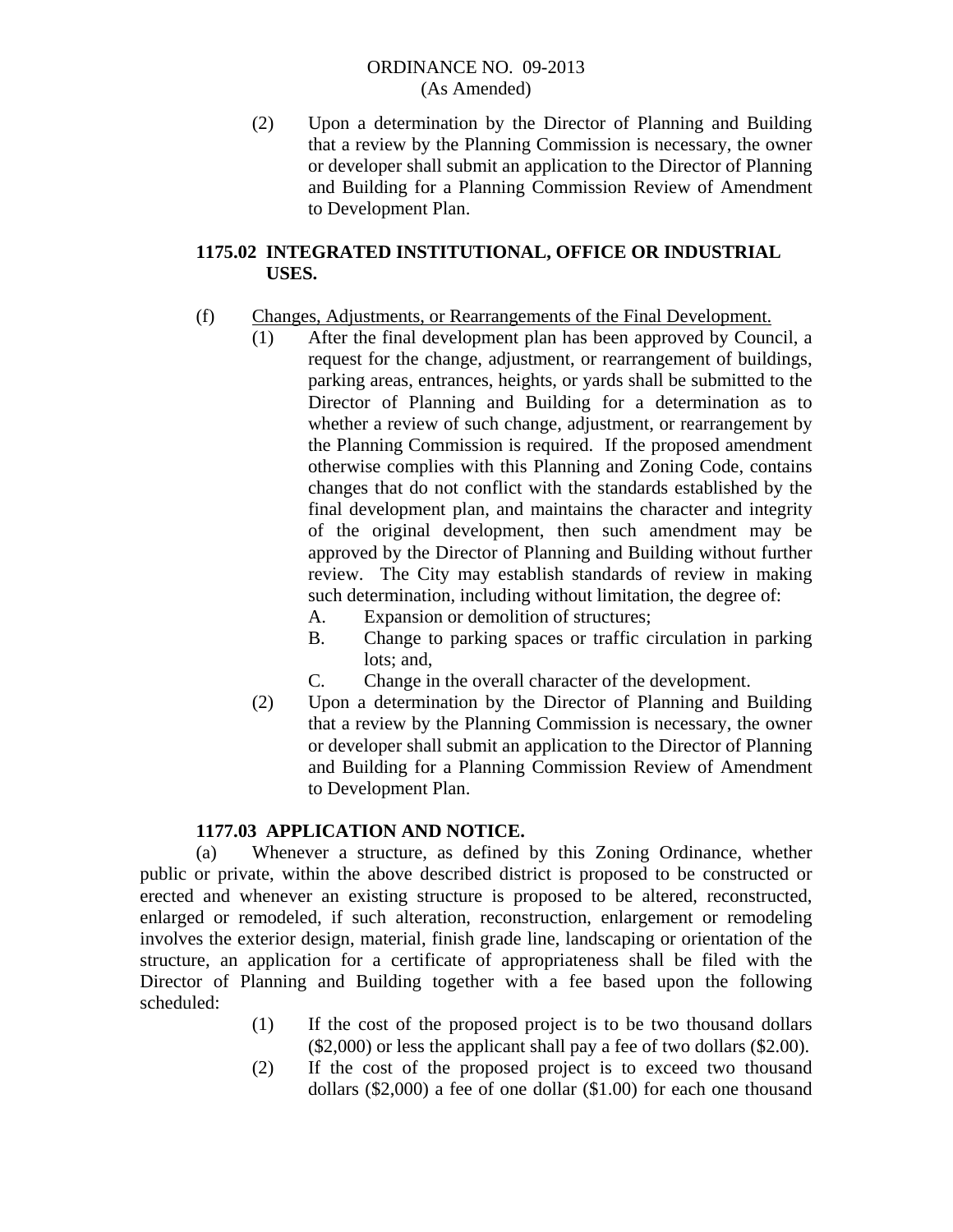dollars (\$1,000) or fraction thereof of the estimated total cost shall be paid. In no case shall such fee be less than two dollars (\$2.00) or more than two hundred dollars (\$200.00)

 (c) Upon receipt of an application for a certificate of appropriateness, which is accompanied by the material required by the provisions of subsection (b) hereof, the Director of Planning and Building shall place the application on the agenda for the Board at its next regular meeting following ten days from the date the application is filed. The Director of Planning and Building shall further cause to be published in a newspaper of general circulation in the City, a public notice of the scheduled hearing date of the application together with a general description of the nature of the application. The applicant shall be notified by mail of the date of the hearing and the property in question is to be posted with a placard stating the date and location of the hearing. At the hearing, any party may appear in person or by attorney.

# **1177.05 STANDARDS FOR REVIEW: CERTIFICATE OF APPROPRIATENESS.**

 (c) When its review is concluded, the Board will determine by a vote of its members, whether the application for a certificate of appropriateness shall be approved. If approved by four or m ore of its members, the Board shall return the application and appended material to the Director of Planning and Building with the instruction that the certificate of appropriateness be issued, provided all other requirements for a permit, if applicable, are met. The certificate of appropriateness shall be valid for eighteen months from the date of approval, or such extension as may be granted by the Board. If not approved, the Board shall return the application and appended material to the applicant with a notice that the certificate of appropriateness shall not be issued because the application did not meet the criteria and standards set forth herein.

# **1177.06 DEMOLITION OF A BUILDING.**

 (b) The Board of Architectural Review shall hear the request not sooner than twelve days nor later than sixty days from the date the application is filed and shall advertise such hearing to provide time for public comment. The Board may request a statement from the City's Division of Building Regulation on the structural condition of the building and the conformity of the building to applicable building codes. In addition, the Board may request at the City's expense a written statement concerning the proposed demolition by a registered architect, historical conservator or other professional having experience with historic structures. Such statement shall be taken into consideration in determining the appropriateness of the request. The applicant may provide at his or her expense any evidence or testimony from a registered architect, historical conservator or other professional having experience with historic structures. The Board of Architectural Review shall act on the request not later than thirty days after the initial hearing on the application. The applicant may waive this requirement by filing with the Director of Planning and Building a written statement waiving the right to have his or her application acted upon within such thirty-day period.